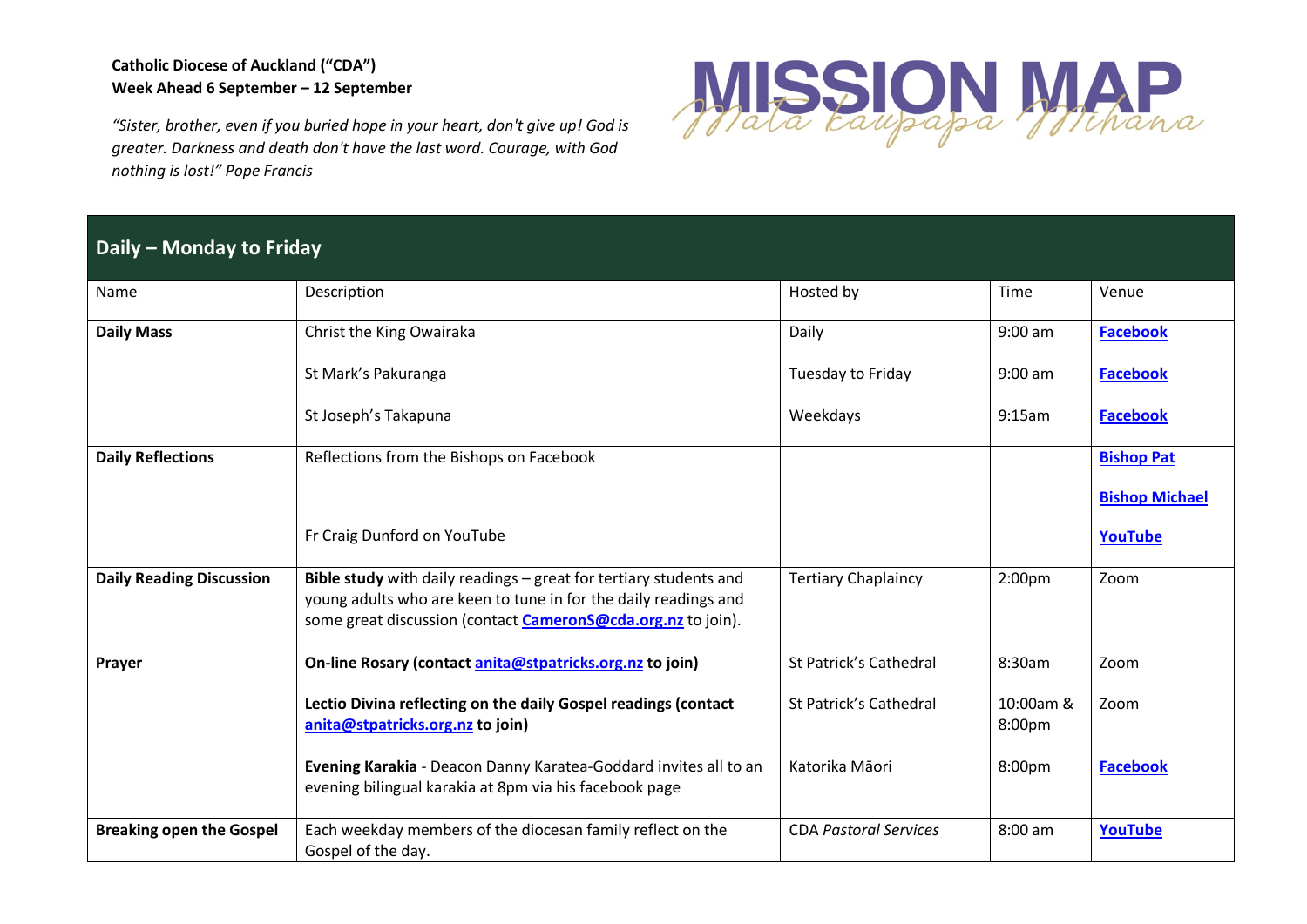| Weekend                              |                                                                                                                                                                                                                                  |                                                       |        |                                     |
|--------------------------------------|----------------------------------------------------------------------------------------------------------------------------------------------------------------------------------------------------------------------------------|-------------------------------------------------------|--------|-------------------------------------|
| Name                                 | Description                                                                                                                                                                                                                      | Hosted by                                             | Time   | Venue                               |
| <b>Saturday Mass</b>                 | St Joseph's Takapuna                                                                                                                                                                                                             |                                                       | 9:00am | <b>Facebook</b>                     |
|                                      | St Mark's Pakuranga                                                                                                                                                                                                              |                                                       | 9:00am | <b>Facebook</b>                     |
| <b>Sunday Liturgy of the</b><br>Word | Liturgy of the Word for Sunday with links to appropriate music<br>videos, suggestions for reflection. Accompanied by a<br>PowerPoint for sharing                                                                                 | <b>CDA Pastoral Services</b><br><b>Liturgy Centre</b> |        | <b>Website</b><br><b>PowerPoint</b> |
| <b>Sunday Mass</b>                   | Available Sundays at 2pm on Shine TV - Free-to-air TV Channel<br>25 or SKY TV Ch 201. Uploaded to Auckland Catholic:<br>www.AucklandCatholic.org.nz and Auckland Catholic YouTube:<br>https://www.youtube.com/c/aucklandcatholic | <b>CDA Pastoral Services</b>                          |        |                                     |
|                                      | NZSL interpreted Mass available from 2pm via Catholic Deaf<br><b>Community Facebook Group.</b>                                                                                                                                   |                                                       |        |                                     |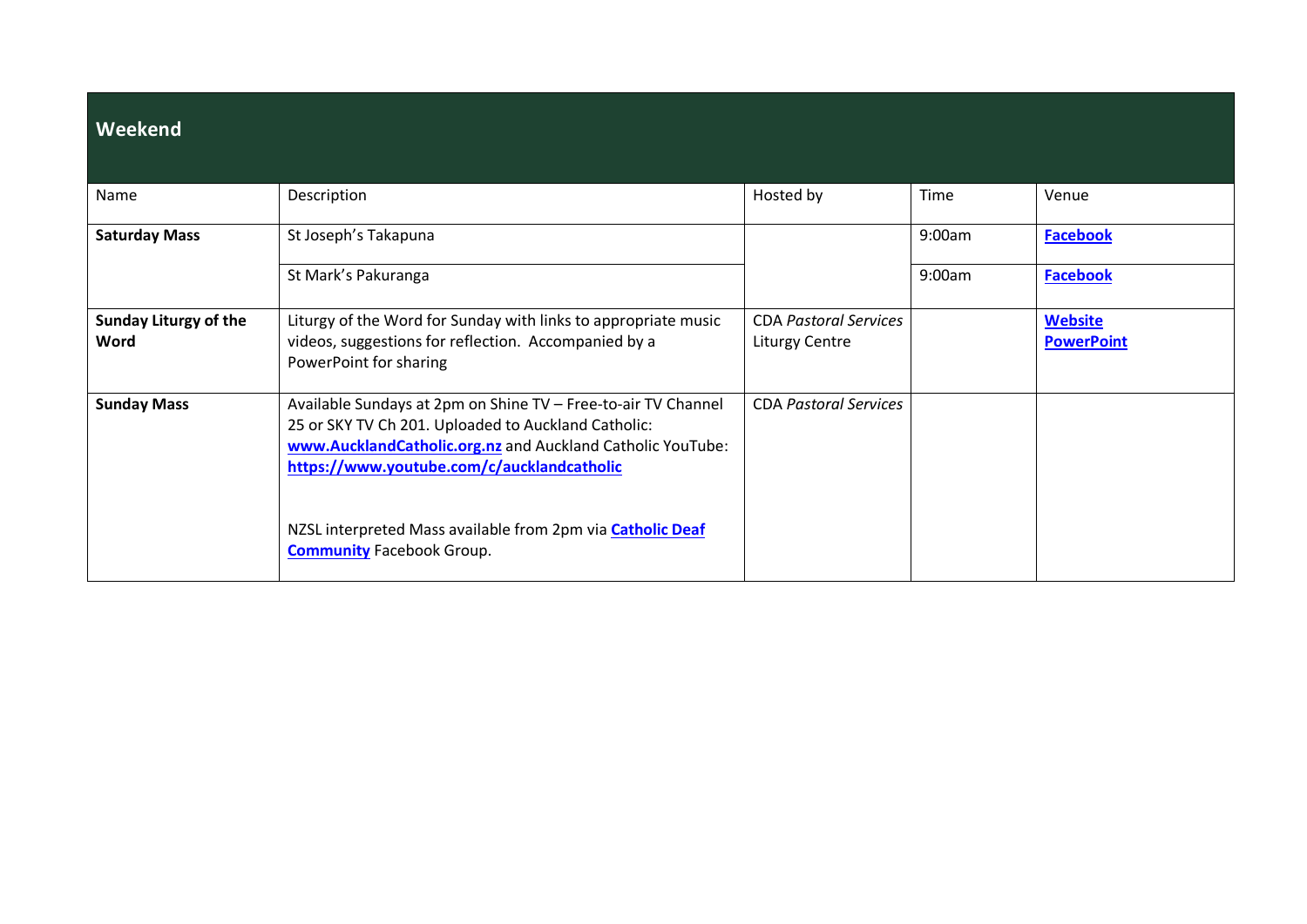| <b>Upcoming lockdown events</b>                                                    |                                                                                                                                                                                                                 |                                                                                        |                                            |                 |
|------------------------------------------------------------------------------------|-----------------------------------------------------------------------------------------------------------------------------------------------------------------------------------------------------------------|----------------------------------------------------------------------------------------|--------------------------------------------|-----------------|
| Name                                                                               | Description                                                                                                                                                                                                     | Hosted by                                                                              | Date/Time                                  | Venue           |
| <b>CYAC Vocations Series</b>                                                       | The Catholic Young Adults community will be<br>continuing their Vocations Series over the next few<br>weeks, getting different guest speakers to share<br>about their vocation.                                 | <b>Auckland Catholic</b><br>Young Adults<br>Community                                  | Monday 06 September,<br>6:15 <sub>pm</sub> | <b>Facebook</b> |
| <b>Faith Formation with the</b><br><b>Auckland Catholic Tertiary</b><br>Chaplaincy | Join the Auckland Catholic Tertiary Chaplaincy every<br>Tuesday night an evening of faith formation and Q&A<br>with a particular guest speaker or panel.<br>Contact <b>Cameron Surrey</b> for more information. | <b>CDA Pastoral Services</b><br><b>Auckland Catholic</b><br><b>Tertiary Chaplaincy</b> | Tuesday 07 September,<br>7:00pm            | Zoom            |
| Livin' in Lockdown                                                                 | A fun, radio talk-show style event for youth and<br>young adults on Instagram live, sharing our top tips<br>and hilarious stories for staying alive in lockdown                                                 | <b>CDA Pastoral Services</b><br><b>Auckland Catholic</b><br>Youth Ministry             | Wednesday 08<br>September, 7:00pm          | <b>Facebook</b> |
| Weekend Worship with Fr.<br><b>Chris Skinner</b>                                   | Light of Hope - Free Online Concert with Fr Chris<br>Skinner SM. From the Marist Seminary Chapel                                                                                                                | Fr. Chris Skinner                                                                      | Saturday 11 September,<br>7:00pm           | <b>Facebook</b> |
| Miha Māori                                                                         | Contact Manuel Beazley for more information.                                                                                                                                                                    |                                                                                        | Sunday 12 September                        | Zoom            |
| <b>Bishop Michael Live Stream</b>                                                  |                                                                                                                                                                                                                 |                                                                                        | Sunday 12 September,<br>7:30pm             | <b>Facebook</b> |